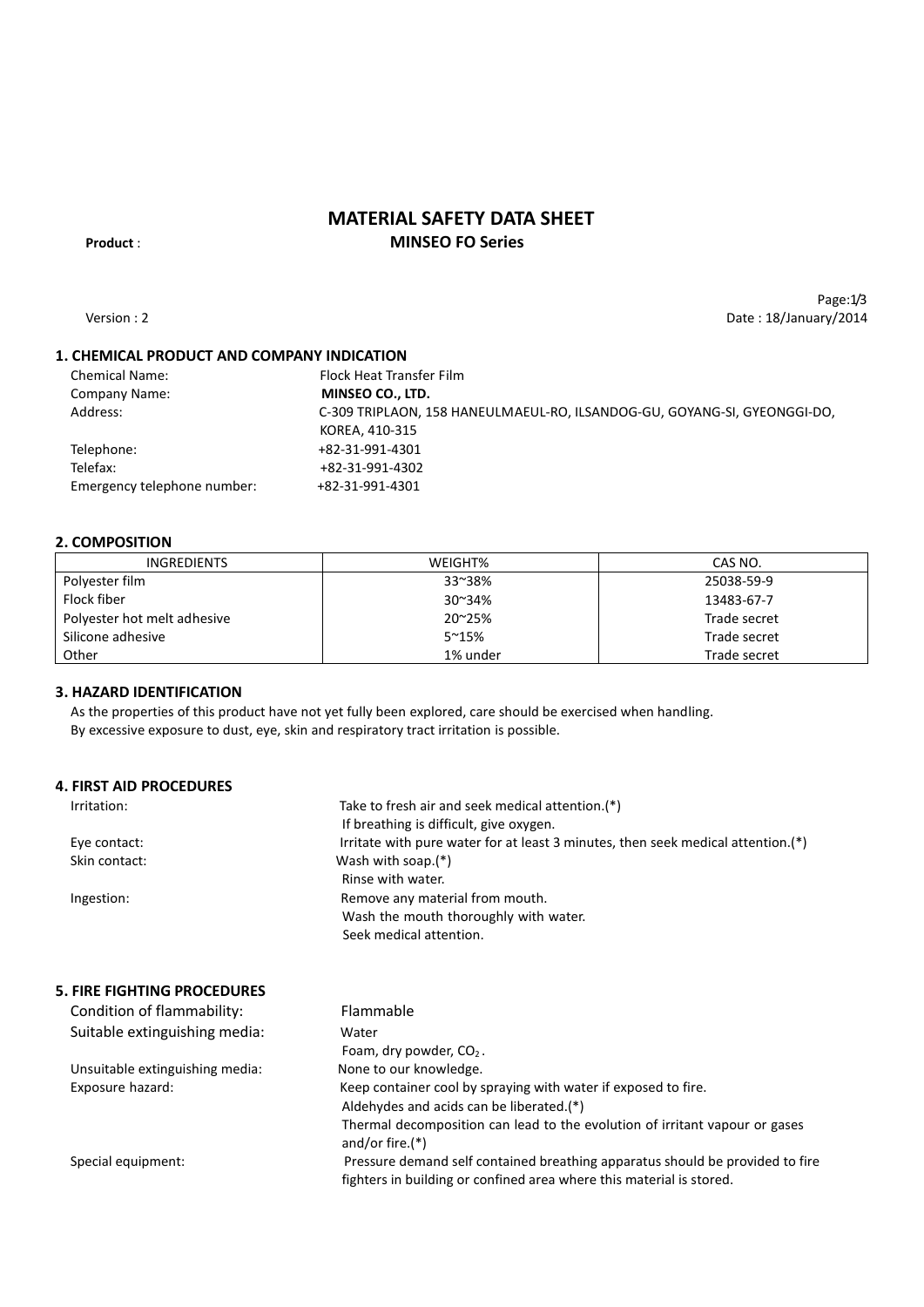Page : 2 of 3

### **6. ACCIDENTAL RELEASE PROCEDURES**

| Precautions with respect to individuals:    | No special precautions are necessary.(*)                                               |
|---------------------------------------------|----------------------------------------------------------------------------------------|
|                                             | Confine area of spill and transfer spilled product to suitable containers for disposal |
| Precautions with respect to environment:(*) | Avoid discharge into the environment.                                                  |
|                                             | Clean up spillage immediately.                                                         |
| Cleaning up spillage:                       | Sweep up into suitable containers for disposal.                                        |
| <b>7. STORAGE AND HANDLING</b>              |                                                                                        |
| Storage:                                    | Do not expose to temperature exceeding 40 $\degree$ for a prolonged time.              |
|                                             | Keep in the original container in a cool & well-ventilated place.                      |
|                                             | Protect from direct sunlight and all heat sources in order to avoid sintering.         |
| $Handling:(*)$                              | Avoid inhalation of dust during the processing of the resin                            |

Local exhaust is recommended.

### **8. EXPOSURE CONTROL/INDIVIDUAL PROTECTION**

| Exposure control: $(*)$            | Local exhaust is recommended.              |
|------------------------------------|--------------------------------------------|
|                                    | Avoid inhalation of dust                   |
| Individual protection-respiration: | Use adequate respiratory equipment.(*)     |
| Individual protection-hands:       | Use protective gloves.(*)                  |
| Individual protection-eyes:        | Protection from dust by safety glasses.(*) |
| Individual protection-skin:        | None.                                      |

Stable

### **9. PHYSICAL AND CHEMICAL PROPERTIES**

| Appearance:                    | Solid    |
|--------------------------------|----------|
| Odor:                          | Odorless |
| Acidity(acid value; mg KOH/g): | N/A      |
| Intrinsic Viscosity:           | N/A      |
| Softening point/interval:      | N/A      |
| Freezing point/interval:       | N/A      |
| Exposure properties:           | N/A.     |
| Vapor pressure:                | N/A      |
| Specific density:              | N/A      |
|                                |          |

| <b>10. STABILITY AND REACTIVITY</b> |  |
|-------------------------------------|--|
| Stability:                          |  |
|                                     |  |

| Incompatible materials:           | None |
|-----------------------------------|------|
| Hazardous decomposition products: | None |
| Hazardous polymerization:         | None |

# **11. TOXICOLOGICAL INFORMATION**

Information on the product: No exact toxicological data are available.